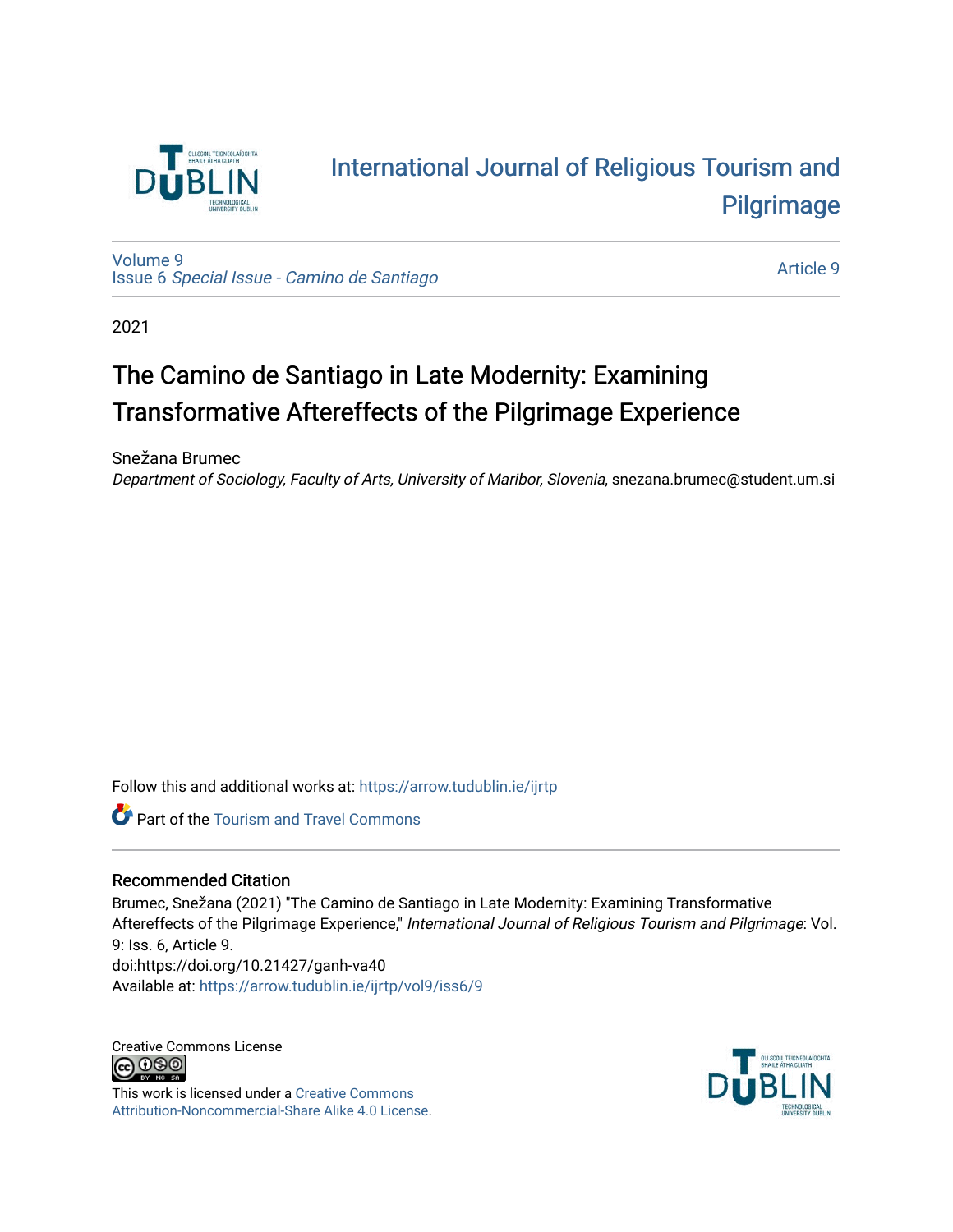# **The Camino de Santiago in Late Modernity: Examining Transformative Aftereffects of the Pilgrimage Experience**

#### **Snežana Brumec**

Department of Sociology, Faculty of Arts, University of Maribor, Slovenia snezana.brumec@student.um.si

Based on a content analysis of 32 pilgrim travelogues it was assumed that certain values resulting from the Camino de Santiago pilgrimage would tend to be persistent, and these rather meaningful and memorable experiences may result in changes to a pilgrim's personal hierarchy of values. To explore these assumed transformative aftereffects an online survey  $(n = 500)$  was carried out to examine self-reported value changes using the Short Schwartz's Value Survey. The greatest increase post pilgrimage showed the importance of values that emphasise concern for the welfare and interests of others (universalism, benevolence). The only and quite substantial decreases we measured was in the importance of values that emphasise the pursuit of self-interest and relative success together with dominance over others (power, achievement). A slight increase was evident in openness to change and interestingly, also conservation. Since spirituality shares a pro-social tendency with religiosity, while conservation is not the emphasis, openness to change is important. We suggest therefore, that value-shift reflects pro-social tendencies and is associated with both religiosity and spirituality.

**Key Words**: transformative aftereffects, pilgrimage, late modernity, values, spirituality

#### **Introduction**

Studies show that modernisation in some countries of Europe has greatly reduced the social significance of religion or at least markedly pushed it from churches into the private sphere (Berger & Luckmann, 1988; Bruce, 2003; Kaufmann, Goujon & Skirbekk, 2012; Luckmann, 1997; Norris & Inglehart, 2004; Voas & Crocket 2005). Therefore, it seems surprising that the number of pilgrims on the Camino de Santiago, which is considered as a Christian route, has seen a significant increase in recent decades (Challenger, 2014; Chemin, 2012; Davie, 2005; Reader, 2007; Schnell & Pali, 2013; Vilaça 2010). It is thus reasonable to place this phenomenon in the broader context of studies that talk about maintaining or even strengthening certain aspects of religiosity and spirituality in modern Europe (Frisk, 2009; Geels, 2009; Heelas, 1996; Houtman & Aupers, 2008; Motak, 2009; Sheldrake, 2007; Voas & Crocket, 2005).

## **The Camino De Santiago Pilgrimage**

The name Camino de Santiago usually refers to the French version of the pilgrimage route to Santiago de Compostela which is almost 800 kilometres long and requires from four to five weeks of walking. The number

of pilgrims on the Camino de Santiago, one of the world's best-known pilgrimage routes, began to rise in 1987 when the Council of Europe declared the cultural importance of routes crossing all of Europe with a destination in Santiago de Compostela. From then on, the annual number of pilgrims has increased from less than 3,000 to more than 347,000 in 2019 (Pilgrim's Reception Office, 2020). Along with that number, what also increased was interest in research of the pilgrimage, which has been reflected in a series of primarily ethnographic studies of the Camino de Santiago pilgrimage.

*There is probably no better place to look at the coexistence of old and new forms of ritual expression than in the Camino to Santiago'* 

point out Oviedo *et al*. (2013:433) in their study which examines the rise of pilgrims on the Camino de Santiago. They found out that the majority of pilgrims are not particularly interested in traditional religiosity, and that signs of eclectic forms of spirituality are associated with a search for new sensations. They suggest, that many pilgrims seem to be looking for an experience 'outside the margins of material interest and the simplistic pursuit of gain'(Oviedo *et al*.:441). Lois-González and Santos (2015) see the success of the route in the adaptation of classic elements of the pilgrimage to current society motivations. They argue that contemporary pilgrims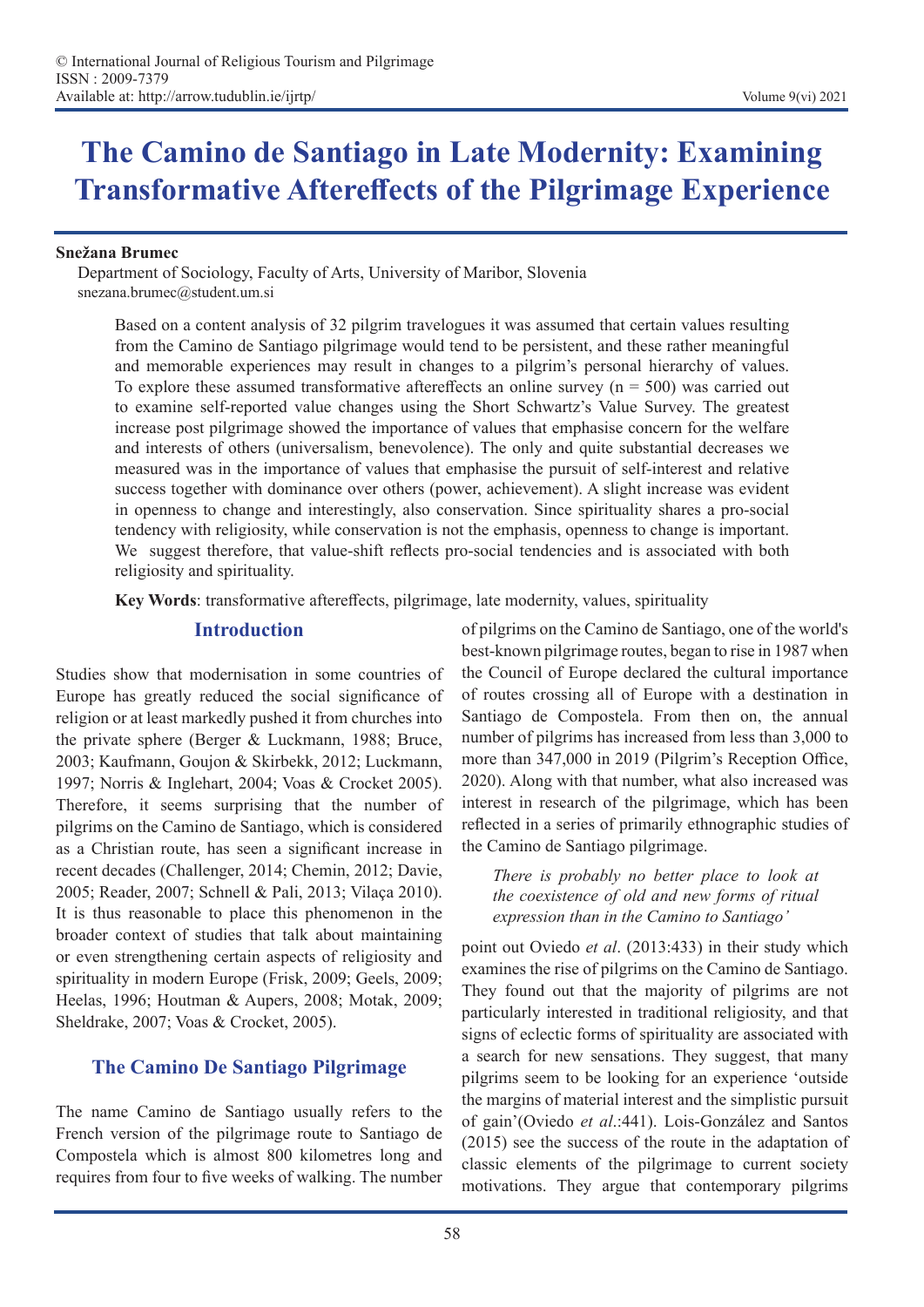have, besides religious or spiritual motives, further motives such as the search for various landscapes or to escape from the pressures of daily life. They consequently conclude that the Camino de Santiago pilgrimage could be considered as 'something between the New Age and the strictly religious pilgrimage to catholic shrines such as Lourdes or Fatima' (161). Nilsson and Tesfahuney also suggest that the Camino de Santiago pilgrimage is polyvalent and can be seen as a place where,

*both the traditional, institutional (organised) religion and individualised forms of religious belief, fuse in manifold ways* (2015:28)

where the pilgrim is,

*a heterodoxic, topos-disloyal and self-reflexive figure that is on the quest for ontological security*  (Nilsson and Tesfahuney, 2018:172).

Pilgrims often report transformative aftereffects due to their pilgrimage. Lucrezia Lopez (2013) argues that after the pilgrims return home, their everyday life is marked by the pilgrimage experience. She examined the Camino de Santiago pilgrimage experience based on 63 travel narratives published by Italian pilgrims on the Internet through which she argued that their experiences transformed their lives and priorities. Greenia (2014) captured a certain change that happens after a pilgrimage and called this aspect of the pilgrimage 'open-endedness' (ch.1/para. 27). This incompleteness of the pilgrimage experience, which surprises the pilgrim at the end of the journey, is described in the words of anthropologist Nancy Louise Frey, who states:

*I didn't go on a pilgrimage to change, nor did I want to create a break in my life, but that was one of the results* (1998:168).

The latter author conducted an anthropological study of pilgrims on the Camino (she also walked the path several times). For her, becoming a pilgrim to Santiago often signifies 'a means of finding transformation' (1998:27). She argued, that at times, it is possible to witness a transformation of values for which pilgrims,

*claim in the postexperience that perhaps they were not changed by the Camino but it 'reaffirmed' values or directions in which their lives were already moving* (Frey, 1998:151).

Concerning the values of pilgrims at Camino de Santiago, the findings of Miguel Farias *et al*. (2019) are also intriguing. They found that atheists and New Age individuals are, in the aspect of values, almost indistinguishable as they both scored higher than religious respondents on hedonism, self-direction, and stimulation. They agree with the opinion of Steve Bruce and suggest that rather than atheists being New-Agers,

*these similarities may stem from the shared absence of an ultimate authority structure or dogma, which would normally suppress these motivations in an explicitly religious context*  (2019:32).

Bona Kim, Seongseop Kim, and Brian King (2016) examine the pilgrimage of Camino de Santiago from the perspective of values; they explore the ones exhibited by travellers themselves along the pilgrimage route in Spain. Based on the results of their research, they concluded that even though 'values tend to be persistent, they may still shift over the course of meaningful and memorable experiences' (152) as pilgrimage Camino de Santiago is. Similarly, Suedfeld *et al*. (2010) found that significant personal experiences can change an individual's value system. This latter paper is the only study known to us that measures the transformative effects of human experience using Schwartz's model of values. They also argue in their work that values are generally considered stable, yet susceptible to change in response to important life events. Consequently, important personal experiences can change an individual's value system.

Suedfeld *et al*. studied how the experience of flying into space influenced change in the personal hierarchy of values. Due to their rarity, the changes were not measured using the Schwartz Value Questionnaire; researchers analysed the astronaut's records using a thematic analysis method. They found that the values at the highest levels of astronauts' hierarchy, before going to space, were the ones associated with individualism (the values of achievement, hedonism, and self-direction) while, after returning from space, those were replaced by values that focus on the collective good (the values of universalism, spirituality, and social recognition).

## **Values**

In the present study, we focused on the transformative aftereffects of the Camino de Santiago pilgrimage through the lens of values. Currently one of the leading researchers of values, Shalom Schwartz, rightly argues that values are key to explaining the changes of individuals and societies over time. According to his theory of values (Schwartz, 2006; Schwartz, 2012; Schwartz *et al*., 2012),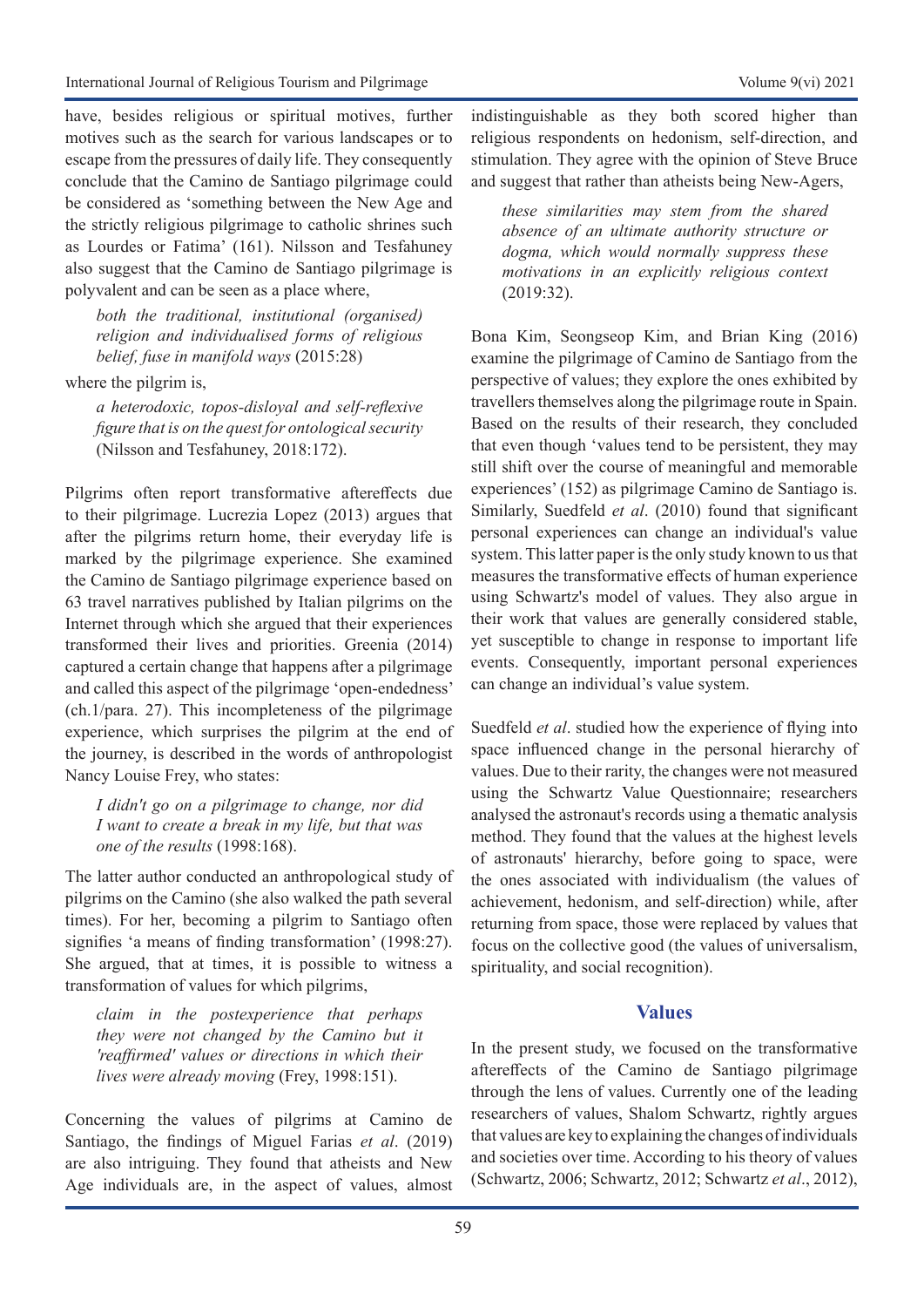human values have a significant impact on the behaviour of individuals and, consequently, on the functioning of societies. Schwartz understands values as beliefs linked inextricably to effect which also refers to desirable goals that motivate action and are expressed in the form of emotional moods (2012:3). For example - people for whom success is an important value are motivated to pursue success and are happy when they are successful.

Schwartz defines ten broad values and their mutual dynamics. He also argues that some values contradict each other (e.g. benevolence emphasises concern for the welfare and interests of others as well as power actions aimed at enhancing one's social position and authority over others) while others are congruent (e.g. conformity and security both motivate actions of submission to external expectations.). According to Schwartz, the ten basic value categories are grouped into four higherorder values, which form two polar value dimensions (Schwartz, 2010: 225).

The first one is *Self-enhancement* versus *Selftranscendence*. This dimension encompasses the conflict between values that emphasise concern for the wellbeing and interests of others (universalism, benevolence) with values that emphasise the pursuit of one's interests and relative success and dominance over others (status, achievement). As some values promote pro-social behaviour (e.g. positive effects of self-transcendence values could be expressed in sharing, helping, taking care of, and feeling empathic with others) and some oppose it, they thus play a key role in pro-social behaviour (Schwartz, 2010). This suggests that increasing the importance of values that promote pro-social behaviour (self-transcendence) and decreasing the importance of values that oppose it (self-enhancement) will elicit an increase in pro-social behaviour.

The second polar value dimension is *Conservation*  versus *Openness to change*. In this dimension, Schwartz encompasses the conflict between values that emphasise independence of thought, action, and feelings, also readiness for change (self-direction, stimulation), and values that emphasise order, self-restraint, past preservation, and resistance to change (security, conformity, tradition). Within this dimension, Schwartz emphasises that the relative importance of tradition and conformity versus hedonism and stimulation 'typically guides church attendance and religiosity' (Schwartz, 2010: 223).

Interrelationships of conflict and coherence between values creates a structure of values that is similar in culturally diverse groups. Although the essence of values and their structure can be universal, individuals and groups have different priorities or hierarchies of values.

It is important for our research, that we emphasise the difference between the two basic values; values of benevolence and universalism, and their correlation to religiosity and spirituality. According to Schwartz (2006), the value of benevolence is about focusing on maintaining and increasing the well-being of those with whom the individual has frequent personal contact. The values of universalism, however, go further and wider. People recognise them when they encounter others beyond the expanded primary group and until they are aware of the scarcity of natural resources. The goal of universalism is to understand, respect, tolerate, and protect the wellbeing of all people and nature. If we link benevolence and universalism to religiosity and spirituality, we could assume that belonging to a religious group tends to favour benevolence more than universalism, because people within a religious community are connected with the same faith. That same faith, on the one hand, connects them and on the other, distinguishes them from people of other religious communities. The described connection between benevolence and religiosity was confirmed by a meta-analysis of studies about values and religiosity using Schwartz's model (Saroglou *et al*., 2004). Results of that study on 21 samples from 15 countries (total n=8551) led to the conclusion that religious people tend to favour values that allow for a limited self-transcendence (benevolence, but not universalism), and disfavour hedonism and values that promote self-enhancement (achievement, power); favour values that promote conservation of social and individual order (tradition, conformity, and to a lesser extent, security) and disfavour values that promote openness to change and autonomy (stimulation, self-direction). Schwartz and Huismans (1995) also note that several studies found religiosity to be negatively correlated with hedonism, self-direction, and stimulation, while positively associated with tradition, conformity, and benevolence.

Slightly different results emerge if we correlate the level of an individual's spiritual orientation with Schwartz's dimensions of values. Studies (Pepper *et al*., 2010; Saroglou & Munoz-Garcia, 2008) showed that spirituality, in contrast to religiosity, is statistically significantly associated with greater openness to change.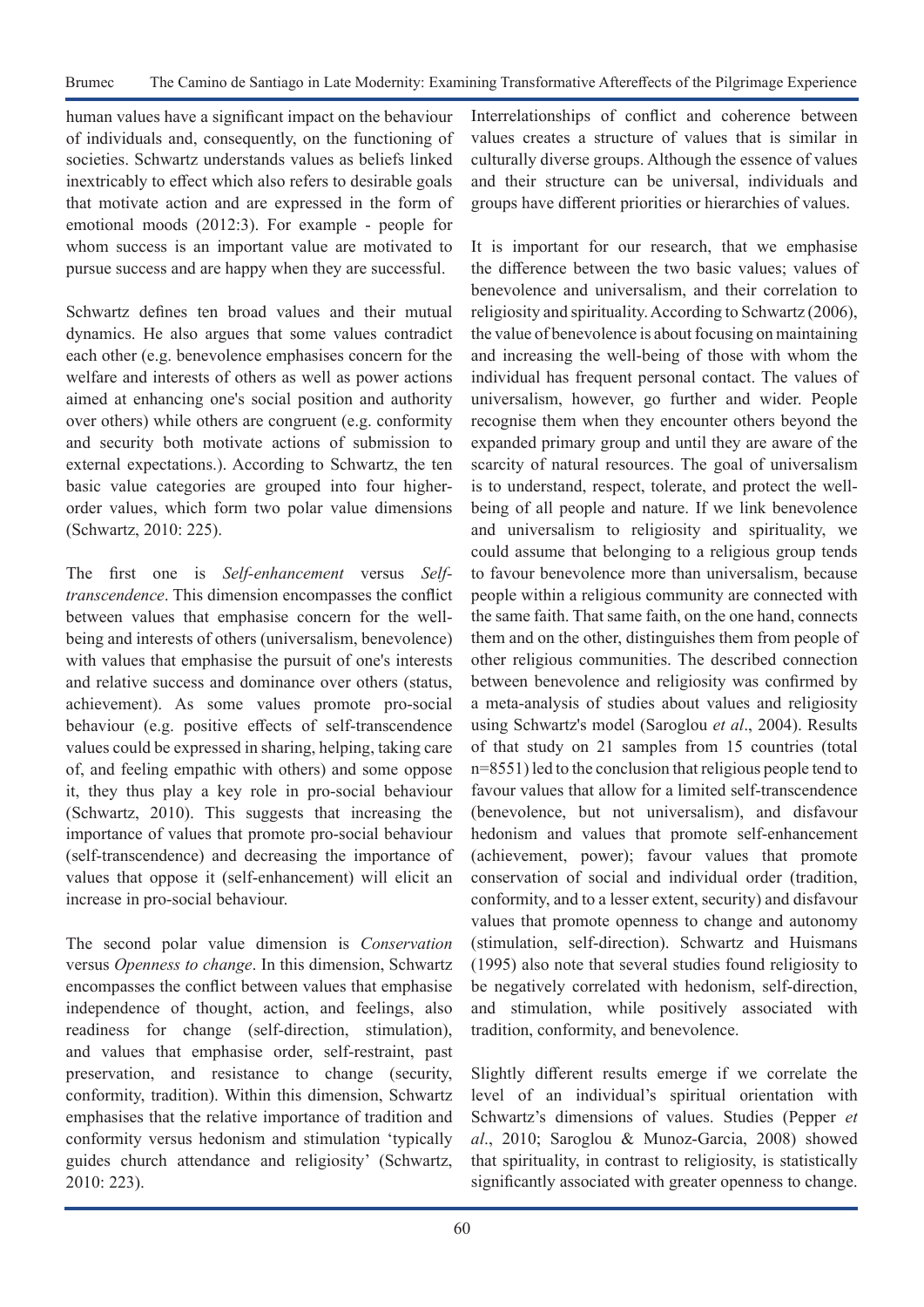Pepper *et al.* also perceived (albeit weak - significantly weaker than in the case of religiosity) a positive correlation between spirituality and conservation, whereas this correlation was statistically insignificant in the study of Saroglou and Munoz-Garcia. In summary, spirituality tends to favour universalism, self-direction and stimulation, and disfavours tradition and security. Similarly, it shares the tendency to favour benevolence and disfavour achievement and power with religion. In addition, religious people tend to favour conservation and disfavour openness to change and experience.

## **The Present Study**

This study aims to examine transformative aftereffects reported by pilgrims after the Camino de Santiago pilgrimage. With this goal in mind, we first determined the form of pilgrimage aftereffects in which these values are manifest. Accordingly, a content analysis of confessional travelogues about the Camino de Santiago pilgrimage, written by the pilgrims themselves was undertaken. We found that the aftereffects are primarily reflected in the changed hierarchy of personal values. To test this presumption, we developed the research further with an online survey. For measuring value changes after the pilgrimage, we used the well-known Schwartz's model. We also sought to explain self-reported value changes after the pilgrimage through association with religiosity and spirituality. We explored changes in religiosity after the pilgrimage by developing a composite variable. We expected that pilgrims with increased religiosity would score higher on benevolence, hedonism, as well as conservative values, and lower on universalism and openness to change. From all theoretical considerations and empirical findings related above, we advanced the following hypotheses:

- H1: A pilgrimage experience of walking the Camino de Santiago will result in increased self-transcendence values (benevolence, universalism), and decreased self-enhancement values (power, achievement).
- H2: People with a pilgrimage experience of walking the Camino de Santiago to a larger extent, report an increase in the values of self-direction that are closer to spirituality than an increase in conservation values (tradition, conformity, security) that are closer to religiosity.

H3: An increase in religiosity after the pilgrimage experience of walking the Camino de Santiago is negatively correlated with an increase in hedonism and stimulation, while simultaneously being positively correlated with an increase in benevolence, tradition, and conformity.

This research was initially divided into two stages; the first was comprised primarily of qualitative and quantitative content analysis of 32 pilgrim travelogues. Based on these findings we hypothesised the direction of value changes.

In the second stage, following the qualitative and quantitative content analysis, we conducted an online survey ( $n = 500$ ) examining self-reported value changes using the standardised Short Schwartz's Value Survey (Lindeman & Verkasalo 2005). This short value scale is a shortened version of Schwartz's Value Survey which includes 57 value items that represent ten motivationally distinct values. The Short Schwartz's Value Survey gives insight into the ten broad values.

## **First stage: Content Analysis**

The first phase of the study is based on a qualitative and quantitative content analysis of 32 travelogue testimonies about the Camino de Santiago pilgrimage<sup>1</sup>, written by the pilgrims themselves, published in a book form in the Slovene language, and recorded in the Slovenian library information system COBISS (Co-operative Online Bibliographic System & Services). Most books (23) are works of Slovenian authors, while six were written by seven authors from other countries and translated into the Slovene language. These six authors include two Frenchmen (Potdevin, 2013; Rufin, 2016), three Americans (Gray & Skeesuck, 2017; MacLaine, 2000), one Croatian (Kapetanović, 2017), and one Irishman (McManus, 2014). The analysis was performed using computer data processing, with QDA Miner software, where we imported and encoded the books in rtf files. Text coding was the central part of data processing. We create codes based on the qualitative data itself by analysing the incidents or activities as potential indicators of the pilgrimage experiences and their transformative aftereffects. To code values, we used the set of Schwartz's value items related to basic values (Schwartz, 2012:5-7). During the coding process, we assigned those codes to the qualitative data. After we finished the process of coding,

<sup>1</sup> In Appendix is List of analysed travelogues.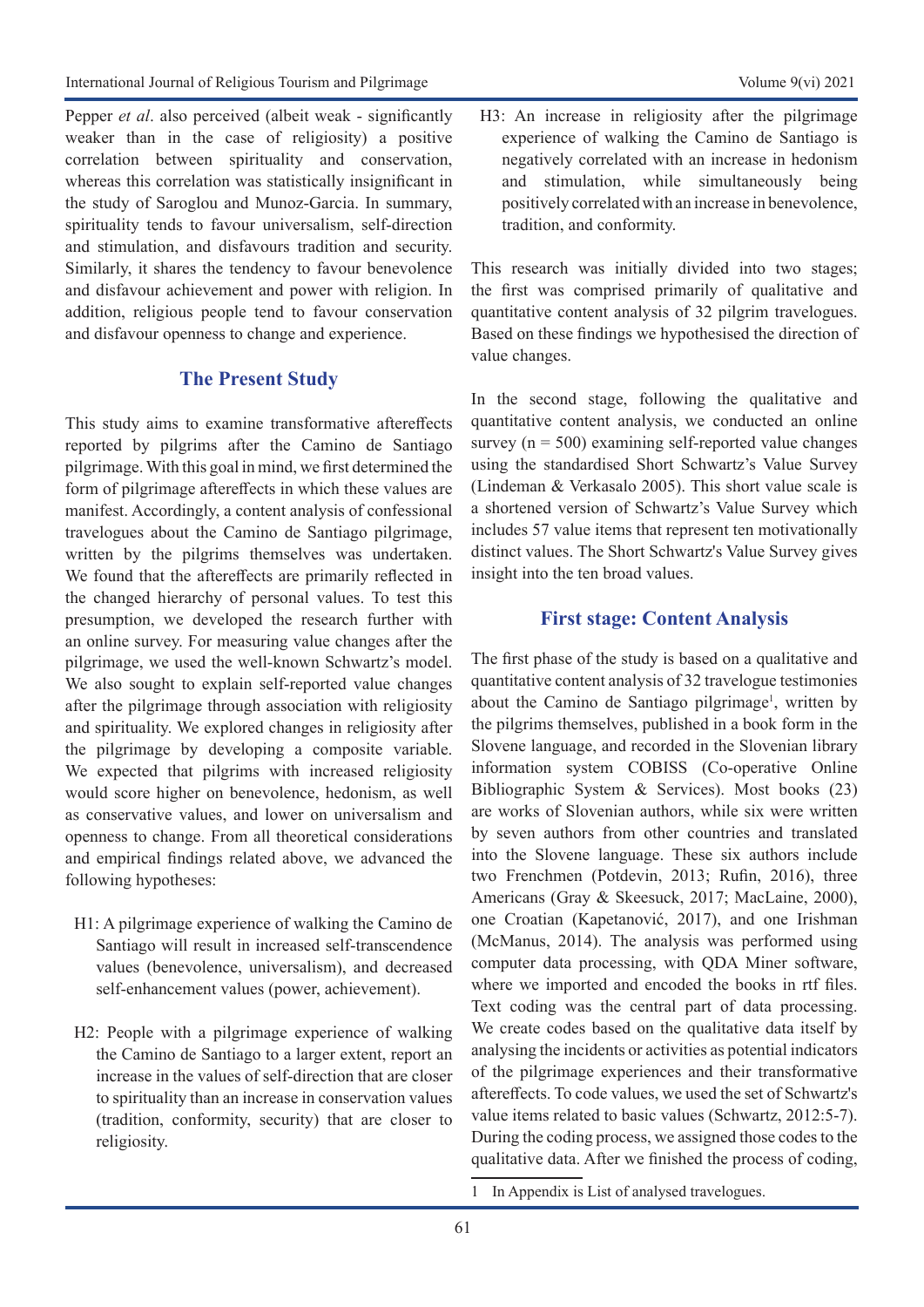Brumec The Camino de Santiago in Late Modernity: Examining Transformative Aftereffects of the Pilgrimage Experience

we merged identified value items into seven basic values:

- benevolence,
- universalism,
- tradition,
- self-direction,
- hedonism,
- power, and
- achievement.

In the next step, we further explored the relationship between codes by computation of similarity indices and co-occurrence indices which enabled us to perform a cluster analysis and multidimensional scaling on selected codes. We displayed our results in the form of a concept map (Figure 1).

### *Findings.*

To form a hypothesis about how the values of the pilgrims changed after the Camino de Santiago pilgrimage, we explored the relationship between 30 codes relating to the changed personal hierarchy of values. As Figure 1 shows the analyses yielded a three-cluster solution. Seven basic values with value items, their frequencies of occurrence in all analysed books, and reference quotations from travelogues are presented in the implementation matrix (Table 1).

#### **Cluster 1: Changed Hierarchy of Values**

The first cluster forms some kind of general transformative aftereffect that we grouped under the category *Changed hierarchy of values*. It further forms four codes: *changed hierarchy of values, the Camino starts at home, almost every day remembrance* and *the most important are interpersonal relationships*. We linked the codes to each other in the next interpretation: *the Camino starts at home*, pilgrims *remember the experience almost every day* and that experience brings them a deep awareness that *the most important are interpersonal relationships* that lead to a *changed personal hierarchy of values*. Within the analysed text in our study, an account of this cluster can be found in a passage written by Grešak and Remškar (2017:74), describing changes after the pilgrimage experience in computer language:

*Formatting a disk has nevertheless caused some confusion and work. You will need to* 



Note: The size of bubbles indicates how frequently a given code occurred in all the analysed texts. The proximity of the bubbles represents their average proximity/co-occurrence in the analysed texts.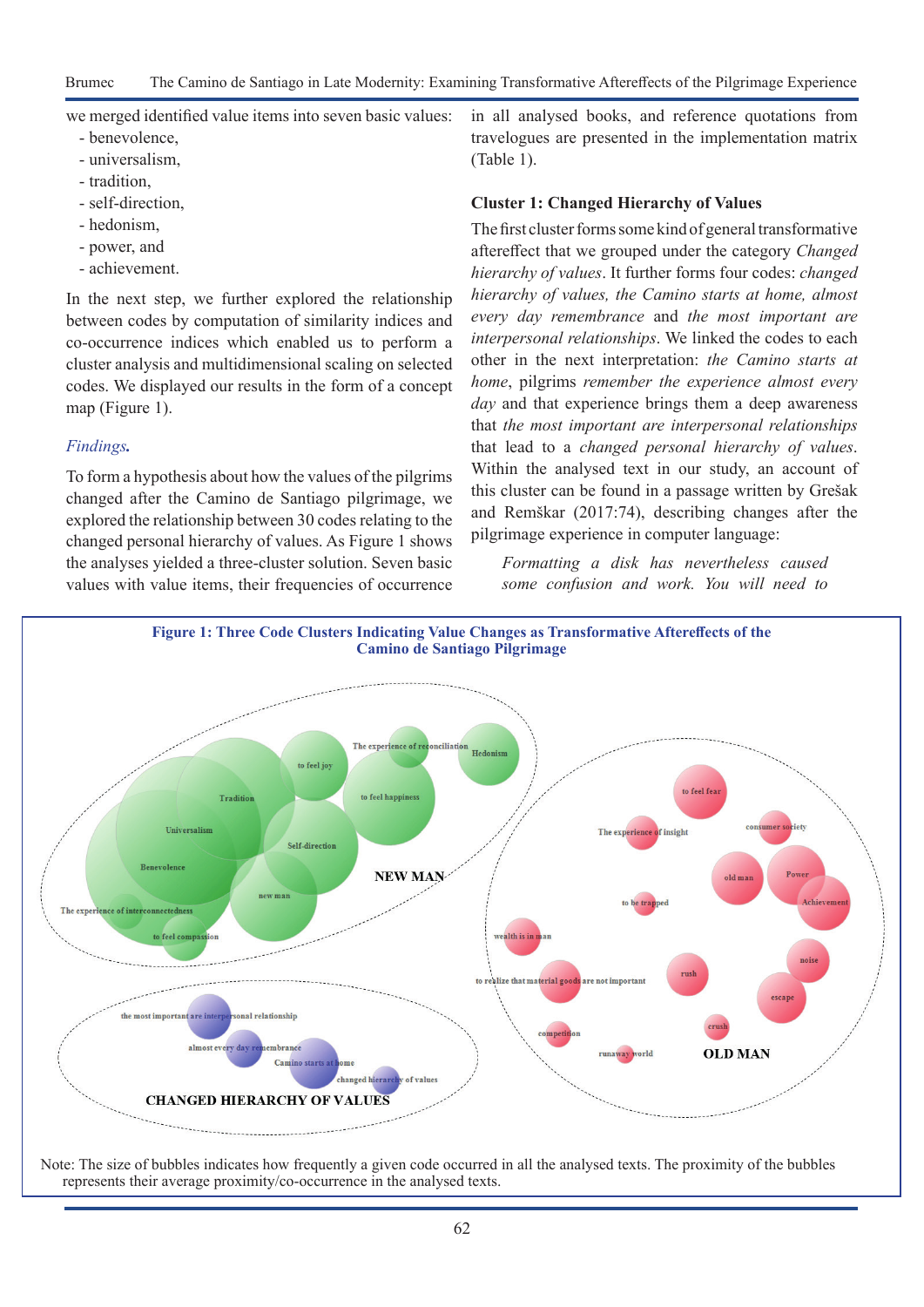*run the Values 2.0 application, download the new version of the Family Relations program, and edit the Broadband connection with the Surroundings Unit.*

## **Cluster 2: New Man**

Before proceeding, we need to clarify the five codes we determined and which appear in the next two clusters. During the coding process we encountered, that whenever pilgrims talked about values, it was clear from the text whether they appreciate a certain value or they reject it. To capture the aspect of rejecting, we made an addition to the coded part of the text; *old man*. An illustrative case of code *old man*, transformation after the pilgrimage and the rejecting of power and achievement, can be found in the book by Gričnik (2018:13):

*We have big fenced houses, everyone has their car, we must go to the sea on holiday and ski in winter ... All that to be normal, respectable, noticed ... My umbilical cord is cut and the shackles are torn. It is impossible to sew it, and weld the fittings, it is impossible to reassemble it. As the proverb says, when you walked the Path and arrive in Santiago, your Camino is just beginning.* 

On the contrary, when the pilgrims spoke of the value with appreciation, we added code *new man*. The authors of travelogues described this transformation from an old man to a new man with different words. We have already seen Gričnik (2018) used 'umbilical cord is cut' (13), and Grešak and Remškar (2017) 'formatting a disk' (74). Škarja (2017:235) puts it like this:

*... the Camino pressed the delete button and pressed it for so long that everything was deleted.* 

Frenchmen Potdevin (2013) expressed the transformation after the pilgrimage with these words:

*The world has turned on its head ... now I will have to change everything and put life on a different footing* (2013:47).

Slovenian Močnik (2009) stated,

*... I ended the journey and at the same time felt that the beginning had just happened* (176).

The next three codes that we should explain are types of exceptional experiences among pilgrims on the Camino de Santiago that we determined in the process of content analyses (Brumec *et al*., 2022). The first one is *the experience of interconnectedness* that is by far the most common type in our research. We define these experiences as a strong perception of an individual where one is deeply integrated into a bigger whole, usually the entire universe. The second code to explain is *an experience of deep calm and reconciliation*, which was the second most common theme in our typology. It is an experience of deep inner peace, that usually manifests itself after the process of self-exploration and selfconfrontation when walking in nature and silence. The third type of exceptional experience is *the experience of insight*. We describe this as an instant and clear awareness of the essence of an important issue, which involves deeper sensing and is achieved mostly without conscious thinking. Two of these experiences are present in a second cluster - the one describing the transformation of pilgrims and becoming a *New man*.

We related all codes from the second cluster in the following explanation: through *the experience of interconnectedness* and *experience of deep calm and reconciliation* pilgrimage activates five basic values (*universalism, benevolence, self-direction*, *hedonism, tradition)* and fills the *new man* with feelings of *joy, happiness,* and *compassion*.

## **Cluster 3: Old Man**

The third cluster, named *old man* involves 15 codes describing the life of an *old man* in a late modern society as perceived by the pilgrim through the *experience of insight*.

The third cluster we could interpret as being *trapped* in the big *rush, crush*, and *noise* of a *runaway world*, in a *consumer society* marked by *competition* and *fear*. Through the *experience of insight*, the *old man* realises that *wealth is in man*, that *material goods are not important,* and one should *escape* from a world where *achievement* and *power* rule.

We could conclude, that pilgrims prefer values of universalism, benevolence, self-direction, hedonism, including tradition, and dislike achievement as well as power. In analysed travelogues, we did not detect value items that represent three of Schwartz's original ten basic values: stimulation, conformity, and security.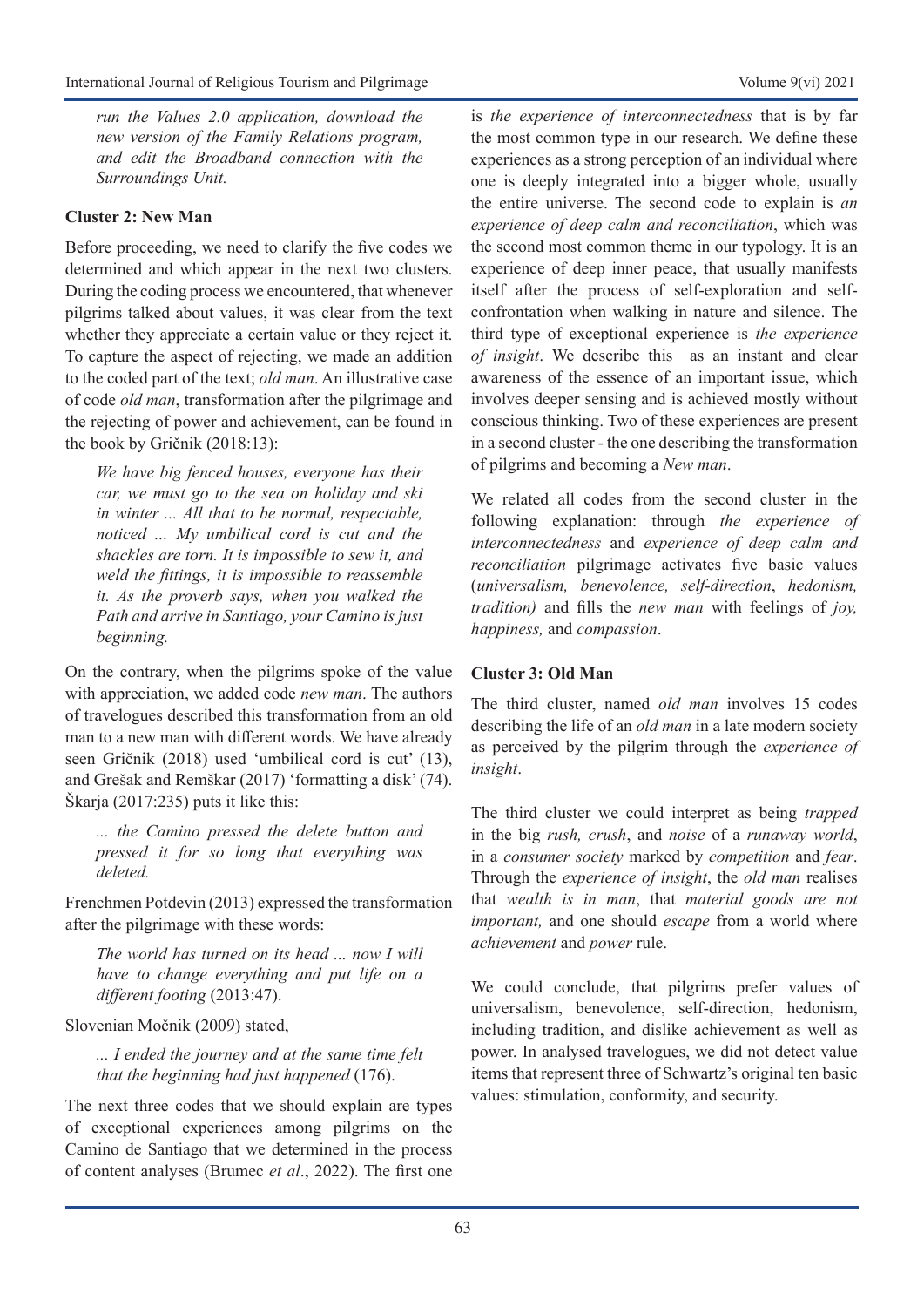Brumec The Camino de Santiago in Late Modernity: Examining Transformative Aftereffects of the Pilgrimage Experience

#### **Second Stage: Survey**

Following the Content Analysis, we developed an internet-based questionnaire using 1KA, an online survey software tool. The survey was targeted at those that walked at least 500 km of the Camino de Santiago pilgrimage route - The Way of Saint James. In the survey, we used the standardised Short Schwartz's Value Survey (Lindeman & Verkasalo 2005), which examines ten basic values only with 10 items. We asked the respondents to what extent are certain values, such as hedonism (pleasure, enjoying life), are less or more important in their personal lives after the pilgrimage Camino de Santiago. Respondents rated their responses

| Table 1: Code Occurrence for Values and Reference Quotations from Travelogues                                                            |                  |            |                                                                                                                                                                                                                                                                                                                                                                                                                                                                                                                                                                                    |  |  |
|------------------------------------------------------------------------------------------------------------------------------------------|------------------|------------|------------------------------------------------------------------------------------------------------------------------------------------------------------------------------------------------------------------------------------------------------------------------------------------------------------------------------------------------------------------------------------------------------------------------------------------------------------------------------------------------------------------------------------------------------------------------------------|--|--|
| <b>Values</b><br>(value items)                                                                                                           | <b>Frequency</b> | Percentage | <b>Reference quotations from travelogues</b>                                                                                                                                                                                                                                                                                                                                                                                                                                                                                                                                       |  |  |
| 1. Benevolence<br>(mature love, true<br>friendship, meaning<br>of life, helpful,<br>honest, forgiving, a<br>spiritual life)              | 530              | 31%        | The Camino has made this much clear to me: I want my life to<br>demonstrate love, sacrifice for others, compassion, and the value placed<br>in relationships (Gray & Skeesuck, 2017:217).<br>How I will act at home and work. I will spread Love and light. I will<br>be kind and loving to everyone and everything around me (Jernejčič,<br>2014:90).<br>And now at home? I live, I feel joy, freedom, and love. I accept what<br>life has inevitably chosen for me. I'm trying to make something good<br>out of it.  I found the right-center and the true meaning of everything |  |  |
| 2. Universalism<br>(unity with nature,<br>broadminded,<br>equality, a world<br>of beauty, inner<br>harmony, a world of<br>peace, wisdom) | 453              | 26%        | (Steblovnik, 2010:163).<br>The Camino brings an ear for the other, tolerance, recognition of<br>diversity, and respect. Where is the place that, in addition to the above,<br>also unites different religions?  The Camino is strong. You only feel<br>its power later, after the journey is over (Močnik, 2009:179).                                                                                                                                                                                                                                                              |  |  |
|                                                                                                                                          |                  |            | the compassion we spontaneously develop at the $\overline{\text{Camino}}$ is<br>essentially the same, regardless of skin color, eye color, size, hair<br>length, or mother tongue (Artnik Knibbe, 2017:190).                                                                                                                                                                                                                                                                                                                                                                       |  |  |
|                                                                                                                                          |                  |            | But deep down in myself, I feel that the Camino has brought me<br>gratitude. Gratitude for the life I live, for the people in my life, for our<br>mutual support and love (Božič, 2018:228).                                                                                                                                                                                                                                                                                                                                                                                       |  |  |
|                                                                                                                                          |                  |            | Unbelievable depth and beauty. Life is wonderful. We are the birds<br>and children again, we are happy because of the Earth and its endless<br>wonderfulness (Udovič, 2012:65).                                                                                                                                                                                                                                                                                                                                                                                                    |  |  |
|                                                                                                                                          |                  |            | When you are on the ground, when nature surrounds you, when the<br>time you have dedicated to it is the essence of your day, everything is<br>so simple, nothing matters anymore, only the soul begins to take its<br>shape. You realise that you are, that you are at peace (Jenko Simunič &<br>Jenko, 2014:32).                                                                                                                                                                                                                                                                  |  |  |
|                                                                                                                                          |                  |            | It had awakened something in me that I long feared had been<br>extinguished. Specifically, accompanying Sarah had restored my sense<br>of compassion and care for others, something that suicide grieving had<br>robbed me of (McManus, 2014:ch.12/last para.).                                                                                                                                                                                                                                                                                                                    |  |  |
| 3. Tradition<br>(accepting my<br>portion of life,<br>detachment, respect<br>for tradition, devout,<br>humble)                            | 319              | 19%        | I realized that I wouldn't want to be living significantly different from<br>what I do, that the path I walk on is the only one for me. This path<br>taught me acceptance, it taught me to live and enjoy the here and now<br>(Lepej Bašelj, 2009:89).                                                                                                                                                                                                                                                                                                                             |  |  |
|                                                                                                                                          |                  |            | I have cleared up with the past and now I am very much looking<br>forward to the future. I'm not afraid of what will happen. Everything<br>that I will experience, I will accept, I will accept (Jernejčič, 2014:31).                                                                                                                                                                                                                                                                                                                                                              |  |  |
|                                                                                                                                          |                  |            | Let me hint to you that this is a very special aspect of Camina when<br>you train detachment daily (Artnik Knibbe, 2017:210).                                                                                                                                                                                                                                                                                                                                                                                                                                                      |  |  |
|                                                                                                                                          |                  |            | Weakness shows the true power of love; vulnerability makes us alive;<br>poverty shows us the true richness of the heart; imperfection shows us<br>true reality and ontological humility; sins open the door of grace for us<br>(Potdevin, 2013:120).                                                                                                                                                                                                                                                                                                                               |  |  |
|                                                                                                                                          |                  |            | I'm grateful to the pain which has turned me into a humble pilgrim<br>(Udovič, 2012:19).                                                                                                                                                                                                                                                                                                                                                                                                                                                                                           |  |  |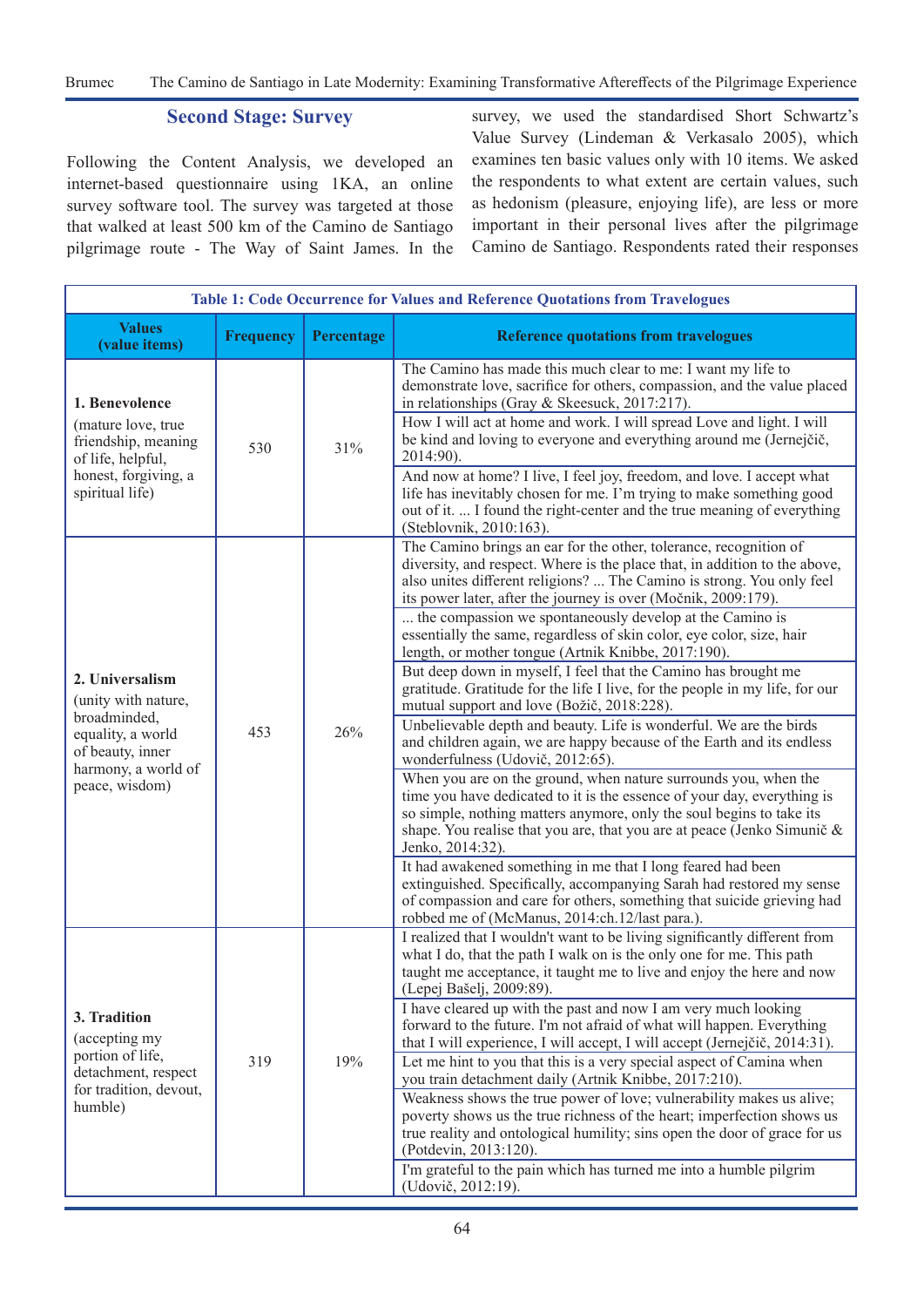| Table 1 (cont.): Code Occurrence for Values and Reference Quotations from Travelogues              |                  |            |                                                                                                                                                                                                                                                                                                                                                                                                                                                                                                                                                                                          |  |  |
|----------------------------------------------------------------------------------------------------|------------------|------------|------------------------------------------------------------------------------------------------------------------------------------------------------------------------------------------------------------------------------------------------------------------------------------------------------------------------------------------------------------------------------------------------------------------------------------------------------------------------------------------------------------------------------------------------------------------------------------------|--|--|
| <b>Values</b><br>(value items)                                                                     | <b>Frequency</b> | Percentage | <b>Reference quotations from travelogues</b>                                                                                                                                                                                                                                                                                                                                                                                                                                                                                                                                             |  |  |
| 4. Self-Direction<br>(independent,<br>choosing own<br>goals, self-respect,<br>creativity, freedom) | 204              | 12%        | I start by settling accounts with my personality, as even now, after the<br>Camino, it does not end for me. I have become my creator of life, I<br>enjoy creating and being free (Steblovnik, 2010:165).<br>I could see now the invitation to get off the mad wheel of<br>competitiveness and busyness that the world promotes. I knew the<br>importance of walking my own Camino at my own pace. This meant<br>not being distracted by others, keeping my own quiet and humble goals<br>(McManus, 2014: ch.16/para. 28).                                                                |  |  |
|                                                                                                    |                  |            | One of the needs that arise next to me in all these changes is also that I<br>walk through life lightly and without unnecessary clutter. So in recent<br>years, I've been giving away everything I don't need  The feeling of<br>freedom grew with each box that found its place among those who still<br>needed it  (Artnik Knibbe, 2017:20-21).                                                                                                                                                                                                                                        |  |  |
| 5. Hedonism                                                                                        | 81               | 5%         | I feel free, enjoy life and feel great pleasure in every moment,<br>(Steblovnik, 2010:94).                                                                                                                                                                                                                                                                                                                                                                                                                                                                                               |  |  |
| (pleasure, enjoying<br>life)                                                                       |                  |            | I also realize that pleasure in itself is not problematic if it is conscious<br>and we do not attach to it (Artnik Knibbe, 2017:216).                                                                                                                                                                                                                                                                                                                                                                                                                                                    |  |  |
| 6. Power<br>(wealth, social<br>power, authority)                                                   | 69               | 4%         | Craving for material goods and a kind of quasi-survival seems<br>completely irrelevant and superfluous to me in the crazy rhythm of<br>everyday life in which we live (Djura Jelenko, 2010:140).                                                                                                                                                                                                                                                                                                                                                                                         |  |  |
|                                                                                                    |                  |            | In the outside world, where power and might reign, instant pleasure,<br>money, and empty glory, selfish possession, and pride, Christ shows<br>us and helps us turn the tyrannical pyramid of values that enslaves us<br>(Potdevin, 2013:120).                                                                                                                                                                                                                                                                                                                                           |  |  |
|                                                                                                    |                  |            | A role based on power and control creates comfort. With this, however,<br>a golden cage from which few are freed (Artnik Knibbe, 2017:171).                                                                                                                                                                                                                                                                                                                                                                                                                                              |  |  |
| 7. Achievement<br>(influential,<br>successful,<br>ambitious)                                       | 56               | 3%         | People talk about their profession, about their titles and certificates.<br>People talk about their references, certificates, diplomas.  People talk<br>about their houses, cars, jewellery, yachts.  People talk about success,<br>fame, and visibility.  People talk about their possessions.  Say what<br>is invisible to the eyes, inaudible to the ears, intangible to the hands,<br>imperceptible to the nose  That is the most important thing. And<br>that has real value. What you always have in you. What builds you no<br>matter what is around you  (Škarja, 2017:232-234). |  |  |
|                                                                                                    |                  |            | For several months after my return, I tried to apply my reflections on<br>my fears to the whole of my life. I calmly examined what I carried<br>on my back. I cast off many things, many projects, many constraints<br>(Rufin, 2016: ch.32/ para.17).                                                                                                                                                                                                                                                                                                                                    |  |  |

on a 5-point scale (from 'much less' to 'much more'). In our analysis, we explore the direction of change as well as the magnitude of change, so responses reflect both direction and magnitude of change. Scores on each of the 10 values are calculated as follows: 'much less' is assigned a value of  $+2$ ; 'less' is assigned a value of  $+1$ ; 'the same' is assigned a value of 0; 'more' is assigned a value of -1, and; 'much more' is assigned a value of -2. The questionnaire was available in English, Spanish, and Slovene language. The data were collected from July to September of 2020. A link with the online questionnaire was placed on several Camino de Santiago groups, on Facebook.

Survey questions also consisted of measures of traditional religiosity. We used a three-item scale to check respondents' change in the level of engagement with religion after the pilgrimage. We asked them if the frequency of religious practices and the importance of God increased after the pilgrimage experience. They rated these answers on a 5-point scale (from 'definitely not' to 'definitely yes').

## *Results*

The final sample ( $n = 500$ ) consisted of 53% of pilgrims that walked at least 500 km of the Camino de Santiago once, 16% twice, and 31% more than twice. 10% of them participated in the survey less than half a year after they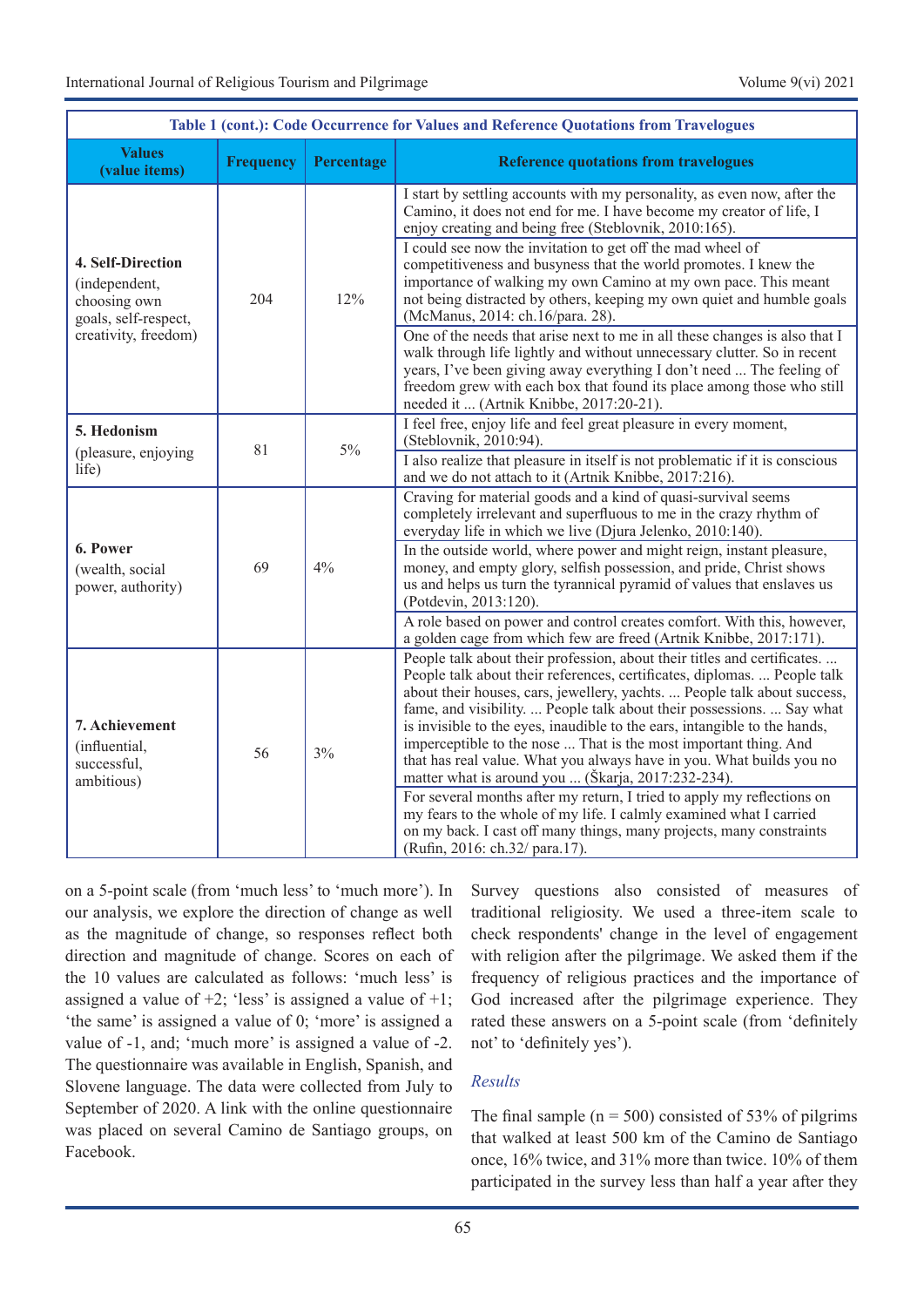

had returned from their last pilgrimage, 58% more than half and less than two years, and for 32% it was more than two years since they finished the Camino.

Self-reported changes in the importance of values after the pilgrimage are presented in Chart 1. In the first place is an increase in benevolence ( $\Delta = +1.02$ ; SD= 0.73),

which is followed by universalism ( $\Delta$  = +0.96; SD= 0.78). Significantly less extensive changes were recorded in Schwartz's dimension of openness to change, where the effects of pilgrimage are mixed. On one hand, there is a moderate increase in the values of self-direction  $(\Delta = +0.89; SD = 0.76)$ , and on the other, the values of stimulation and hedonism increase very slightly  $($ 

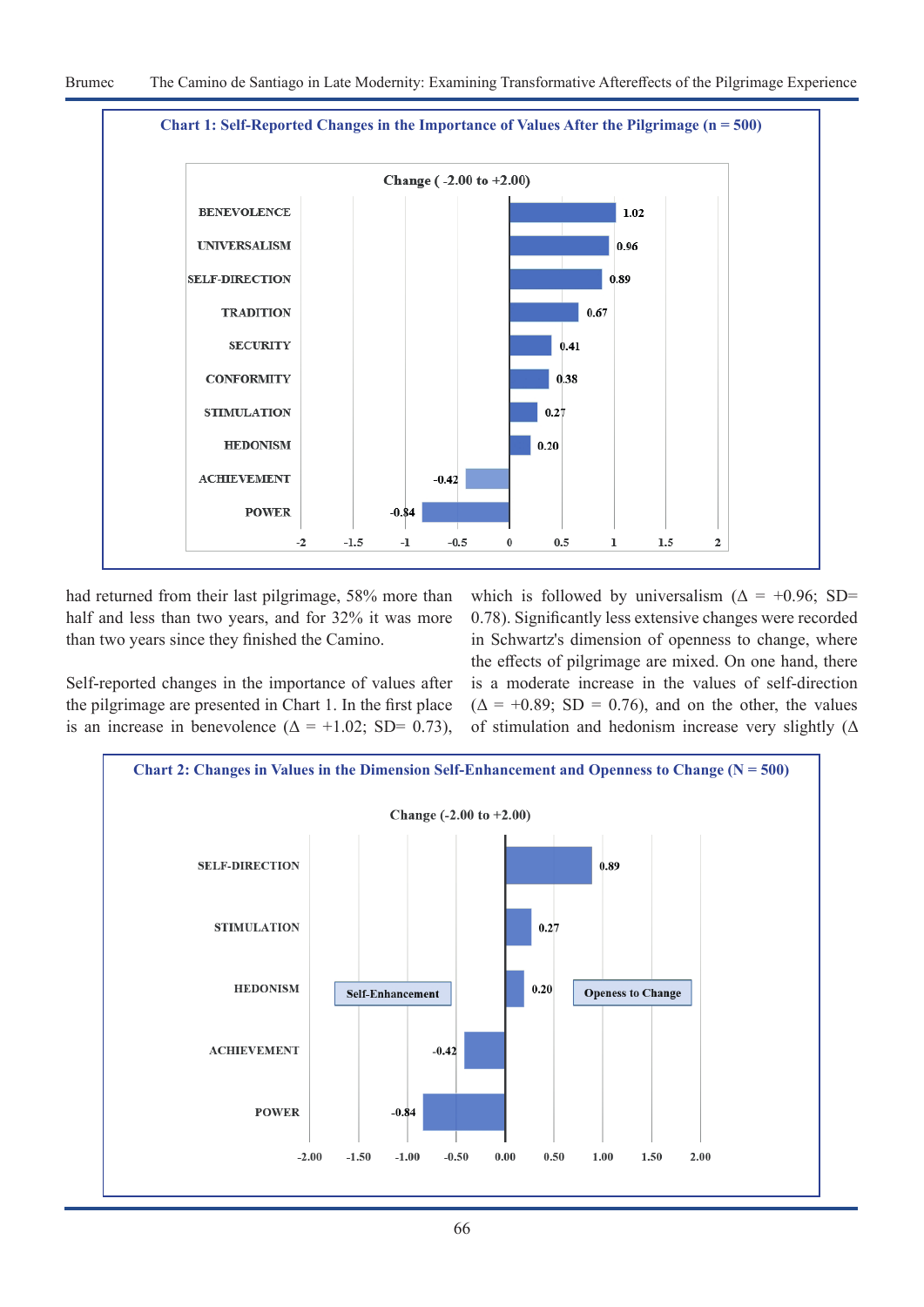| Table 2: Coefficients of Correlations Between Values and Composite Variable of Religiosity ( $n = 500$ ) |                |                |                |              |                |             |                |                |                |              |
|----------------------------------------------------------------------------------------------------------|----------------|----------------|----------------|--------------|----------------|-------------|----------------|----------------|----------------|--------------|
|                                                                                                          | Values         |                |                |              |                |             |                |                |                |              |
|                                                                                                          | $\triangle$ PO | $\triangle$ AC | $\triangle$ HE | $\Delta ST$  | $\triangle$ SD | $\Delta$ UN | $\triangle$ BE | $\triangle$ TR | $\triangle CO$ | $\Delta SE$  |
| $\triangle$ PO                                                                                           |                |                |                |              |                |             |                |                |                |              |
| $\triangle$ AC                                                                                           | $0.62**$       | 1              |                |              |                |             |                |                |                |              |
| $\Delta H E$                                                                                             | $0.14***$      | $0.27**$       | 1              |              |                |             |                |                |                |              |
| $\Delta ST$                                                                                              | $0.16**$       | $0.29**$       | $0.55***$      | $\mathbf{1}$ |                |             |                |                |                |              |
| $\triangle$ SD                                                                                           | $-0.21***$     | $-0.04$        | $0.22**$       | $0.30**$     | $\mathbf{1}$   |             |                |                |                |              |
| $\Delta$ UN                                                                                              | $-0.22**$      | $-0.13**$      | $0.14***$      | $0.09*$      | $0.47**$       | 1           |                |                |                |              |
| $\triangle$ BE                                                                                           | $-0.23**$      | $-0.11*$       | 0.06           | 0.04         | $0.44***$      | $0.59**$    | 1              |                |                |              |
| $\Delta$ TR                                                                                              | $-0.09*$       | $-0.01$        | 0.03           | $0.10*$      | $0.22**$       | $0.27**$    | $0.38**$       | $\mathbf{1}$   |                |              |
| $\triangle CO$                                                                                           | $-0.01$        | $0.12**$       | $0.14**$       | $0.18***$    | $0.17**$       | $0.30**$    | $0.28**$       | $0.55***$      | $\mathbf{1}$   |              |
| $\Delta SE$                                                                                              | 0.08           | $0.17*$        | $-0.04$        | 0.15         | 0.07           | $0.21*$     | $0.23**$       | $0.45**$       | $0.60**$       | $\mathbf{1}$ |
| Become more religious                                                                                    | $-0.08$        | $-0.07$        | $-0.18**$      | $-0.15*$     | 0.02           | 0.08        | $0.16**$       | $0.20**$       | $0.23**$       | $-0.03$      |
| *p < 0.05; **p < 0.01, two-tailed.                                                                       |                |                |                |              |                |             |                |                |                |              |

Note:  $Δ PO =$  decrease of power;  $Δ AC =$  decrease of achievement;  $Δ HE =$  increase of hedonism;  $Δ ST =$  increase of stimulation;  $\Delta$  SD = self-direction;  $\Delta$  UN = universalism;  $\Delta$  BE = increase of benevolence;  $\Delta$  TR = increase of tradition;  $\Delta$  CO = increase of conformity and;  $\Delta SE$  = increase of security.

 $= +0.27$ ; SD = 0.98). The slightest increase occurs in hedonism ( $\Delta$  = +0.20; SD = 1.09) that shares elements of both openness to change and self-enhancement. Both values of self-enhancement – power ( $\Delta$  = -0.84; SD= 0.93) and achievement ( $\Delta$  = -0.42; SD= 0,96) – are the only values that recorded a decrease.

Changes in values in the dimension of self-enhancement and openness to change are presented in Chart 2. We are pointing out that self-transcendence values - benevolence (which is close to spirituality and religiosity) and universalism (which is close to spirituality), record the highest increase. We also measured a marked and sole decrease in the importance of higher-order value selfenhancement. Latter findings are in line with the research hypotheses H1.

As was hypothesised in H2, individuals with a pilgrimage experience, to a larger extent report an increase in the values of self-direction - the ones close to spirituality and not to religiosity; however, not an increase in conservation values (tradition, conformity, and security) - the ones close to religiosity and not to spirituality.

To support our third hypothesis H3*,* we conducted correlational analyses between value changes and changes in religiosity (Table 2). We captured the respondents' religiosity dynamically through three questions concerning the change of their religiosity

after the pilgrimage: do they pray more  $(M = 2.77; SD)$  $= 1.24$ ), is God more important to them (M  $= 2.97$ ; SD = 1.27), and whether they attend Mass more often after the pilgrimage ( $M = 2.26$ ; SD = 1.14). From those three variables, we also formed a composite variable with average values of responses for each respondent. The average value of this variable was  $2.67$  (SD = 1.22) which indicates that, on average, respondents did not report an increase in religiosity. More accurate results were obtained with the help of frequency analysis, which showed that 31.7% of respondents exceeded the average value of 3. For these respondents, we can conclude that, according to their assessment, after the pilgrimage, their religiosity increased.

The strongest negative correlations between value changes are between the decrease of power on the one hand and the increase of benevolence, universalism, and self-direction on the other. The strongest positive correlation is between the decrease of power and achievement.

Results of the survey also confirm our third research hypothesis H3. Respondents that became more religious after the pilgrimage experience of walking the Camino de Santiago are positively associated with the increase of benevolence, tradition, and conformity. Negatively, they are associated with an increase of hedonism and stimulation.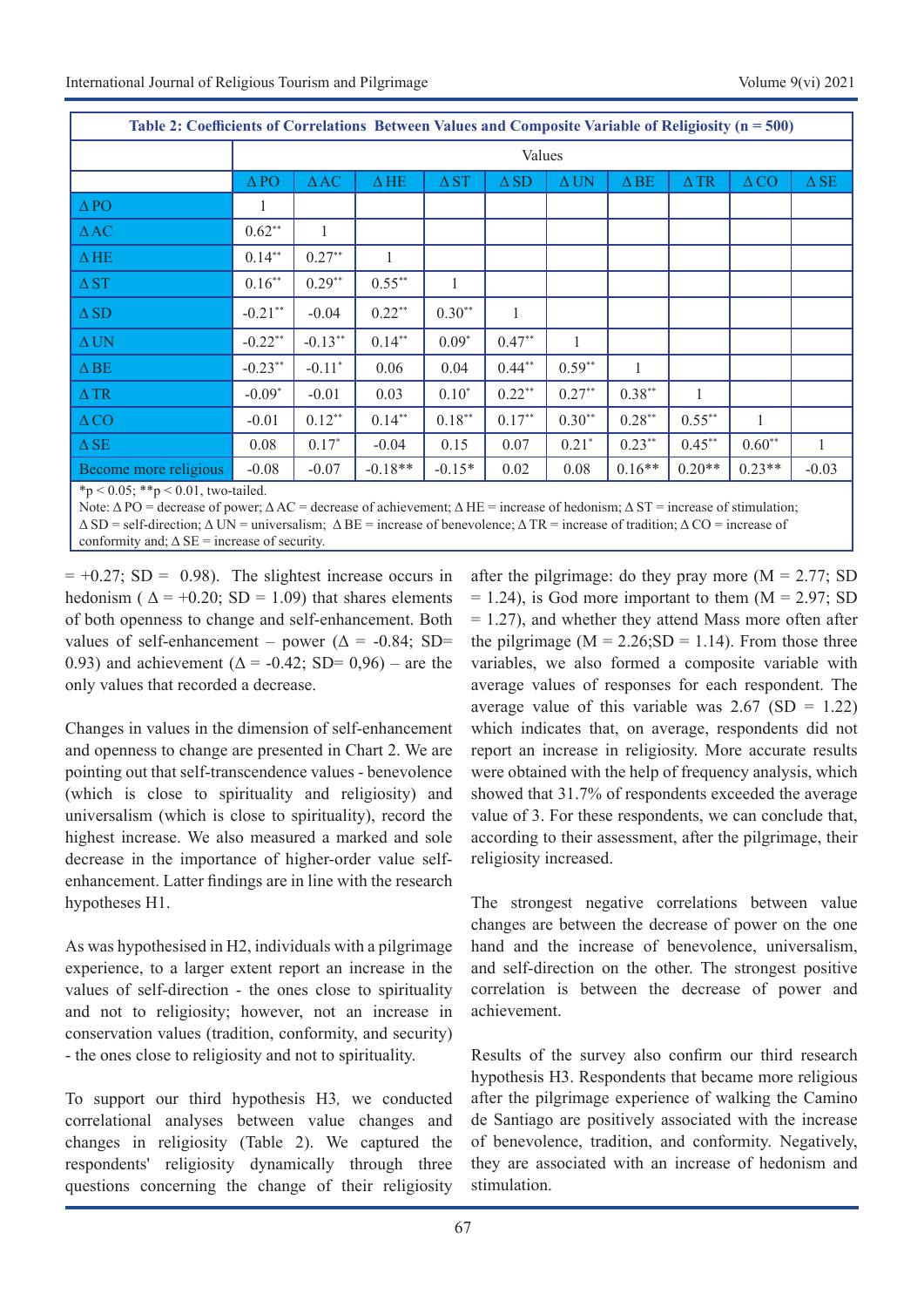#### **Discussion**

Based on the analysis of codes in travelogues and the self-reported value changes of survey participants, we could infer that findings from travelogue testimonies to a great extent align with the results of the questionnaire. Both, authors and respondents, mostly emphasise values of self-transcendence. To a lesser extent, they tend to select values that promote self-direction, tradition, and hedonism. Furthermore, both groups dislike achievement and power. We could, thus, conclude that an important aftereffect of the Camino de Santiago pilgrimage is a changed personal hierarchy of values.

In the existing studies, spiritual people favour selftranscendence as well as openness to change and disfavour self-enhancement. For this reason, we could assume that the value shift after the Camino de Santiago pilgrimage is associated with increased spirituality. However, we must not overlook that we additionally measured an increase in conservation (tradition, conformity, and security) and consequently found that value shift is also associated with increased religiosity. This conclusion supports the assessment of 31.7% of respondents for whom religiosity has increased after the pilgrimage.

If we compare changes in higher-order values, we come to a surprising conclusion - it appears that only one (albeit strong) of Schwartz's two conflicts between the higher-order values are expressed. *Expressed conflict* is a conflict between *self-enhancement* (personal focus) and *self-transcendence* (social focus). This conflict of values emphasises the pursuit of one's interests, success, and dominance over others on one side, and values that emphasise concern for the welfare and interests of others, on the other. We suggest, that the direction of value changes and strong expression of this conflict, after the Camino de Santiago pilgrimage, reflects pro-social tendencies and implies highly internalised pro-social values.

The second expected conflict between values emphasises the independence of thought, action, feelings, and readiness for change (self-direction, stimulation) on the one side; and values that emphasise order, selfrestriction, preservation of the past, and resistance to change (tradition, conformity, and security) on the other. This did not emerge in our investigation.

Pilgrims returned from Camino de Santiago with a greater average emphasis on openness to change and conservation values. The value of self-direction, less present among traditional believers and excessively present among spiritually oriented individuals, has also increased significantly. The latter is surprising when aligned with Schwartz's theory of values viewpoint, according to which conservation is supposed to be in opposition to self-direction.

Certainly, this study is not without its limitations. One of the central assumptions regarding the first stage of this study is that pilgrims' travelogues give the researcher a credible insight into the actual experiences of the Camino de Santiago. In favour of the credibility of our results, we should emphasise that the analysed travelogues are authentic thick descriptions of the studied pilgrimage experience, which include self-reflections of pilgrims which were not limited or distorted by an interviewing process. Therefore they give the researcher a credible insight into the actual experiences of the Camino de Santiago. However, we must not neglect that travelogues are subjective narratives and not a direct insight into objective reality. Another constraint in this regard was brought about by the time component; the travelogues are based on author memories; written narratives of earlier events that may have been influenced by the state in which the story was told. All in all, for both validity of our interpretations and much-appreciated sincerity, it is important to note that one of the analysed travelogues was written by the author of this article, who had a firsthand experience as a pilgrim on Camino; this had a profound impact on our analysis.

Regarding the second stage of our study, one limitation was our assumption that we could validly determine value changes after the pilgrimage experience on a random sample of pilgrims along the Camino de Santiago by selfreported value changes after the pilgrimage experience. The survey was conducted exclusively in an online format. Consequently, we limited survey participation to individuals who had access and were able to navigate the survey online. Another hurdle is the limited reach of the sample; the survey covered only those pilgrims who are members of Camino de Santiago groups on Facebook. Hence, pilgrims with more positive impact (overly satisfied with their Camino experience) probably will be more likely to decide to take part in these Facebook groups and answer the questionnaire. In addition, it would be worthwhile to collect data from pilgrims on the Camino and compare the results with the one obtained in this study to see if there are significant differences.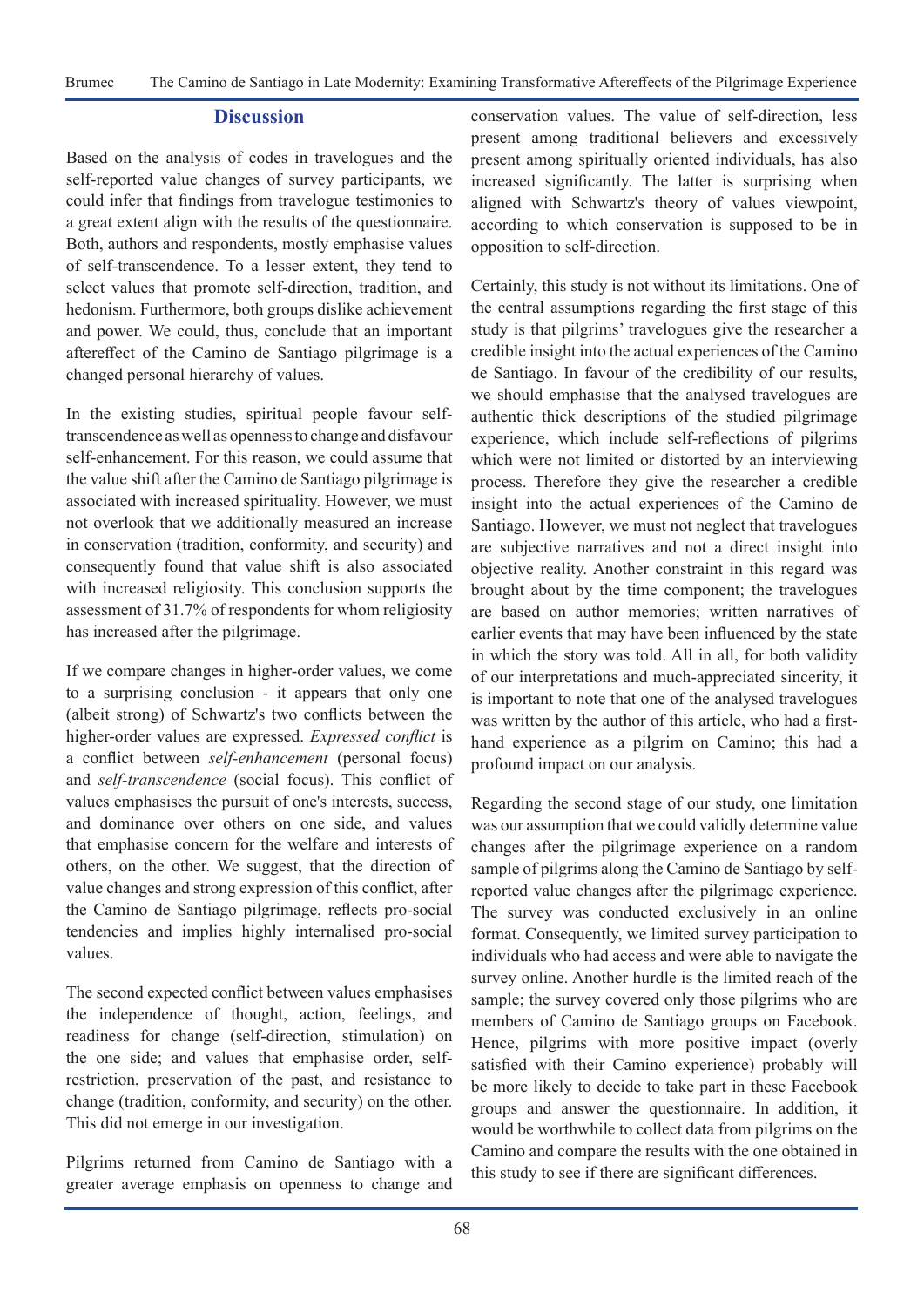Furthermore, our reliance on retrospective self-reports of experiences may limit confidence in our findings. Any retrospective report of subjective experience may be vulnerable to memory decay, distortion, or fabrication. However, this does not mean that it is not possible to suggest the direction and the extent of value changes that occurred after the pilgrimage experience at the level of the entire sample.

To conclude, despite all the mentioned limitations, the present study brings empirically grounded new knowledge about the transformative aftereffects of the Camino de Santiago pilgrimage experience and it seems obvious that studies measuring values before and after the journey are needed to validate and potentially modify the findings of this study.

#### **References**

- Artnik Knibbe, T. (2016) *Vulnerable: Stories from The Way (El Camino de Santiago) 850 km long path of presence awakening and grace.* Ljubljana: Remco Knibbe.
- Berger, P.L. and Luckmann, T. (1988) *The social construction of reality: A discussion of the sociology of knowledge.* Ljubljana: Cankarjeva založba.
- Božič, S. (2018) *Storyteller: 365 inspirations of the citizens of the world and a story about the path to self.* Ljubljana: SASA.
- Bruce, S. (2003) *God is dead: secularization in the West.*  Oxford: Blackwell Publishing.
- Brumec, S. (2016) *The Camino*. Slovenske Konjice: selfpublished.
- Brumec, S., Lavrič M. and Naterer A. (2022-forthcoming) Exceptional Human Experiences Among Pilgrims on the Camino de Santiago: A Typology of Experiences and Transformative Aftereffects. Psychology of Religion and Spirituality.
- Challenger, D. (2014) Secularization and the Camino de Santiago Pilgrimage In: Harman LD (ed) *A Sociology of Pilgrimage: Embodiment Identity Transformation.* Ursus Press, Kindle Edition: Chapter 6.
- Chemin, E. (2012) Pilgrimage in a Secular Age. Unpublished doctoral dissertation, University of Exeter.
- Davie, G. (2005) *Religion in Modern Europe: A Memory Mutates*. Ljubljana: Fakulteta za družbene vede.
- Djura Jelenko, S. and Jelenko, V. (2010) *The Camino: A 800 kilometers long experience.* Dovže: ARR.
- Farias, M., Coleman, T.J., III, Bartlett, J.E. *et al*. (2019) Atheists on the Santiago Way: Examining Motivations to Go On Pilgrimage. *Sociology of Religion: A Quarterly Review* 80(1): 28–44.
- Frey, N.L. (1998) *Pilgrim Stories: On and Off the Road to Santiago Journeys Along an Ancient Way in Modern Spain.* Berkeley: University of California Press.
- Frisk, L. (2009) Globalization: An Important Key Factor in Contemporary Religious Change. *Journal of Alternative Spiritualities and New Age Studies* 5: i- xiv.
- Geels, A. (2009) Glocal Spirituality for a brave new world In: Ahlbäck T (ed) *Postmodern Spirituality.* Sastamala: Donner Institute for Research in Religious and Cultural History Åbo: 8-24.
- Gliha, F. (2018) *Camino de Santiago 'In two parts'*. Grosuplje: Ekonos.
- Gray, P. and Skeesuck, J. (2017) *I'll Push You: A Journey of 500 Miles Two Best Friends and One Wheelchair.* Tyndale House Publishers, Kindle Edition.
- Greenia, G. (2014) What is Pigrimage? In: LD Harman (ed) *A Sociology of Pilgrimage: Embodiment Identity Transformation.* Ursus Press, Kindle Edition: Chapter 1.
- Grešak, M. and Remškar, E. (2017) *And here we go: Moms and daughters at the Camino.* Tržič: self-published.
- Gričnik, I. (2014) *My camino*. Maribor: Ognjišče, Slomškova založba.
- Gričnik, I. (2018) *From Santiago to Assisi.* Maribor: Ognjišče, Slomškova založba.
- Heelas, P. (1996) *The New Age Movement: The Celebration of the Self and the Sacralization of Modernity.* Cambridge: Blackwell.
- Houtman, D. and Aupers, S. (2008) The Spiritual Revolution and the New Age Gender Puzzle: The Sacralisation of the Self in Late Modernity (1980-2000). In: Vincett G, Sharma S and Aune K (eds) *Women and Religion in the West: Challenging Secularization.* Aldershot: Ashgate*.*
- Jenko Simunič, N. and Jenko, B. (2014) *Our path.* Ilirska Bistrica: self-published.
- Jernejčič, N. (2014) *My path: The Camino de Santiago.*  Šmarješke Toplice: self-published.
- Kapetanović, I. (2017) *The Camino de Santiago: The way of St. James*. Zagreb: V.B.Z.
- Kaufmann, E.P., Goujon, A. and Skirbekk, V. (2012) The End of Secularization in Europe?: A Socio-Demographic Perspective. *Sociology of Religion* 73(1): 69-91.
- Klug, M. (2018) *Camino Frances: My attempt to escape the 'nonsense' of modern society*. Maribor: Kopija - nova.
- Kim, B., Kim, S.S. and King, B. (2016) The Sacred and the Profane: Identifying Pilgrim Traveler Value Orientations Using Means-end Theory. *Tourism Management* 56: 142- 155.
- Kvaternik, S. (2015) *My pilgrimage: Along the path of St. James in Santiago de Compostela*. Ljubljana: self-published.
- Lepej Bašelj, S. (2009) *Camino: My lonely path or cleansing of soul and body.* Ljubljana: Jutro.
- Lindeman, M. and Verkasalo, M. (2005) Measuring Values With the Short Schwartz's Value Survey. *Journal of Personality Assessment* 85(2): 170-178.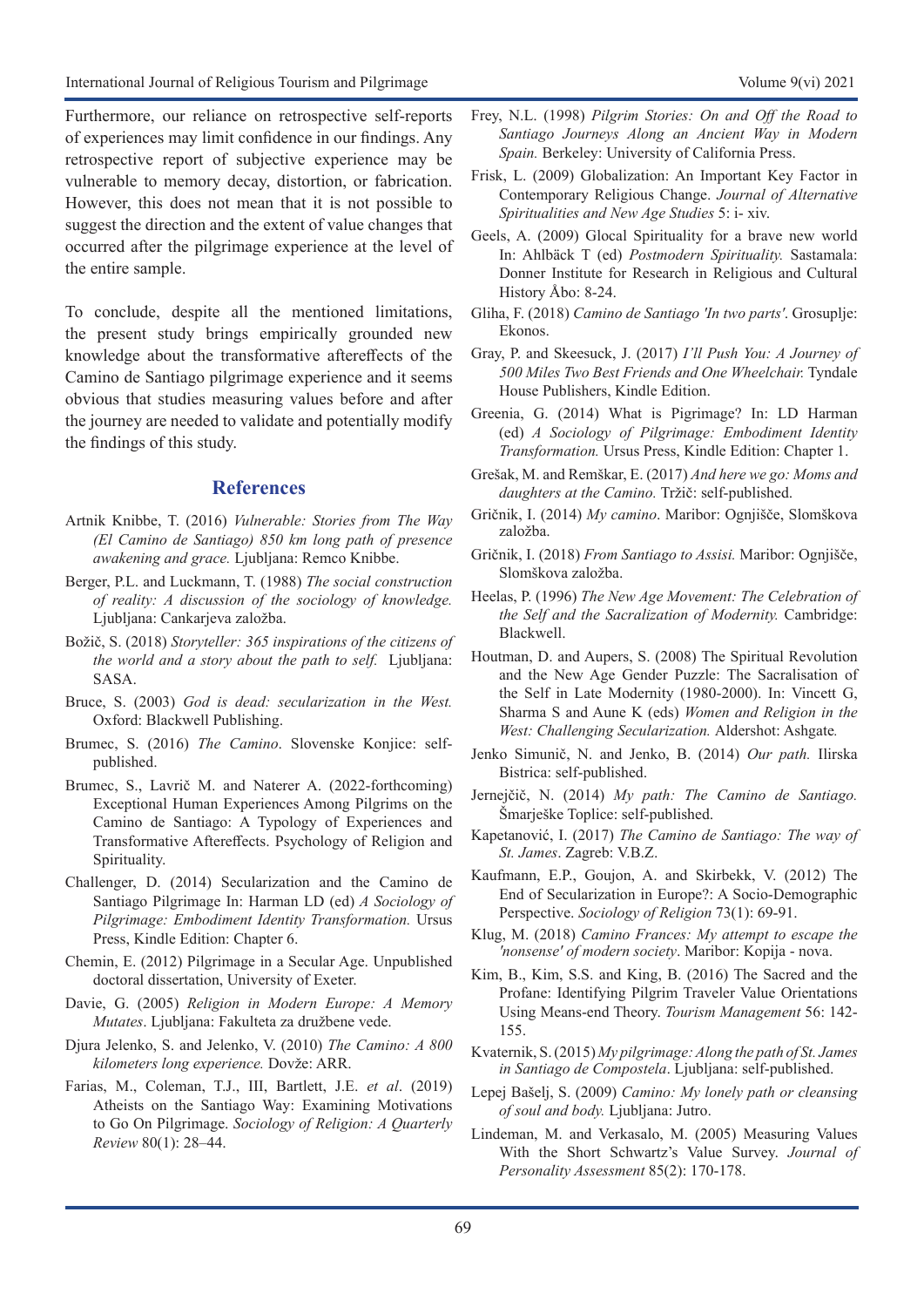- Lois-González, R.C. and Santos, X.M. (2015) Tourists and pilgrims on their way to Santiago. Motives Caminos and final destinations. *Journal of Tourism and Cultural Change* 13(2): 149–164.
- Lopez, L. (2013) How Long Does the Pilgrimage Tourism Experience to Santiago de Compostela Last? *International Journal Of Religious Tourism And Pilgrimage* 1(1): 1-11.
- Luckmann, T. (1997) *An invisible religion.* Ljubljana: Krtina.
- MacLaine, S. (2000) *The Camino: A Journey of the Spirit.*  Atria Books, Kindle Edition.
- McManus, B. (2014) *Redemption Road: Grieving on the Camino.* Orpen Press, Kindle Edition.
- Močnik, U. (2009) *In 14 days to the end of the world: A journey into inner peace The Camino.* Borovnica: self-published.
- Motak, D. (2009) Postmodern Spirituality and the Culture of Individualism. In: Ahlbäck T (ed) *Postmodern Spirituality.*  Sastamala: Donner Institute for Research in Religious and Cultural History Åbo: 129-141.
- Nilsson, M. and Tesfahuney, M. (2016) Performing the 'postsecular' in Santiago de Compostela. *Annals Of Tourism Research* 57: 18-30.
- Nilsson, M. and Tesfahuney, M. (2018) The post-secular tourist: Re-thinking pilgrimage tourism*. Tourist Studies* 18(2): 159-176.
- Norris, P. and Inglehart, R. (2004) *Sacred and Secular: Religion and Politics Worldwide.* New York: Cambridge University Press.
- Novak, N. (2004) *The Camino: From Nova Gorica to Kompostela*. Gorica: Goriška Mohorjeva družba.
- Oviedo, L., de Courcier, S. and Farias, M. (2014). Rise of Pilgrims on the Camino to Santiago: Sign of Change or Religious Revival? *Review of Religious Research* 56(3): 433-442.
- Pepper, M., Jackson, T. and Uzzell, D. (2010) A Study of Multidimensional Religion Constructs and Values in the United Kingdom. *Journal for the Scientific Study of Religion* 49(1): 127-146.
- Pilgrim's reception office (2020). Informe estadístico Año 2019. Available at: https://oficinadelperegrino.com/ estadisticas2/.
- Potdevin, J.M. (2013) *Reset: The mystical experience of a businessman on the footpath to Compostela.* Ljubljana: Družina.
- Reader, I. (2007) Pilgrimage growth in the modern world: Meanings and implications. *Religion* 37(3): 210-229.
- Rigler, M. and Rigler, M. (2000) *You are blessed, poor man: A pilgrimage along the path of St. James to Compostela*. Ljubljana: self-published.
- Rufin, J.C. (2016) *The Santiago Pilgrimage: Walking the Immortal Way.* Quercus, Kindle Edition.
- Saroglou, V., Delpierre, V. and Dernelle, R. (2004) Values and religiosity: a meta-analysis of studies using Schwartz's model. *Personality and Individual Differences* 37(4): 721–734.
- Saroglou, V. and Munoz-Garcia, A. (2008) Individual Differences in Religion and Spirituality: An Issue of Personality Traits and/or Values. *Journal for the Scientific Study of Religion* 47(1): 83-101.
- Schnell, T. and Pali, S. (2013) Pilgrimage Today: The Meaning Making Potential of Ritual. *Mental Health Religion & Culture* 16(9): 887-902.
- Schwartz, S.H. (2006) Basic Human Values: Theory, Measurement and Applications. *Revue française de sociologie* 47(4): 929-968.
- Schwartz, S.H. (2010) Basic Values: How They Motivate and Inhibit Prosocial Behavior. In: Mikulincer M and Shaver PR (eds) *Prosocial motives emotions and behavior: The better angels of our nature.* American Psychological Association: 221-241.
- Schwartz, S.H. (2012) An Overview of the Schwartz Theory of Basic Values. *Online Readings in Psychology and Culture*  2(1): 1-20.
- Schwartz, S.H. and Huismans, S. (1995) Value Priorities and Religiosity in Four Western Religions. *Social Psychology Quarterly* 58(2): 88-107.
- Schwartz, S.H., Cieciuch, J., Vecchione, M. *et al*. (2012) Refining the theory of basic individual values. *Journal of Personality and Social Psychology* 103(4): 663-688.
- Sheldrake, P. (2007) *A Brief History of Spirituality.* Blackwell Publishing.
- Sluga, R. (2017) *In the embrace of the trail: El Camino*. Trst: Mladika.
- Steblovnik, M. (2010) *Buen Camino peregrino.* Ljubljana: Katr.
- Steblovnik, M. (2012) *All just because of one church at the end of the world: The Camino Portugal*. Celje: self-published.
- Suedfeld, P., Legkaia, K. and Brcic, J. (2010) Changes in the Hierarchy of Value References Associated With Flying in Space. *Journal of Personality* 78(5):1411-1435.
- Škarja, P. (2017) *The Camino: From slavery to freedom.* Novo mesto: 5KA Izobraževanja.
- Štuhec, J. (2011) *Across the Pyrenees to the Atlantic: A little different Camino*. Križevci pri Ljutomeru: self-published.
- Udovič, V. (2012) *I am alive I walk and I am happy: a travelogue of a pilgrimage to the Camino.* Ljubljana: selfpublished.
- Vilaça, H. (2010) Pilgrims and pilgrimages: Fatima, Santiago de Compostela and Taize. *Nordic Journal of Religion and Society* 23(2): 137-155.
- Voas, D. and Crocket, A. (2005) Religion in Britain: Neither Believing Nor Belonging. *Sociology of Religion* 39(1): 11-28.
- Vranjek, B. (2015) *The Camino: The mysticism of the invisible world*. Slovenj Gradec: self-published.